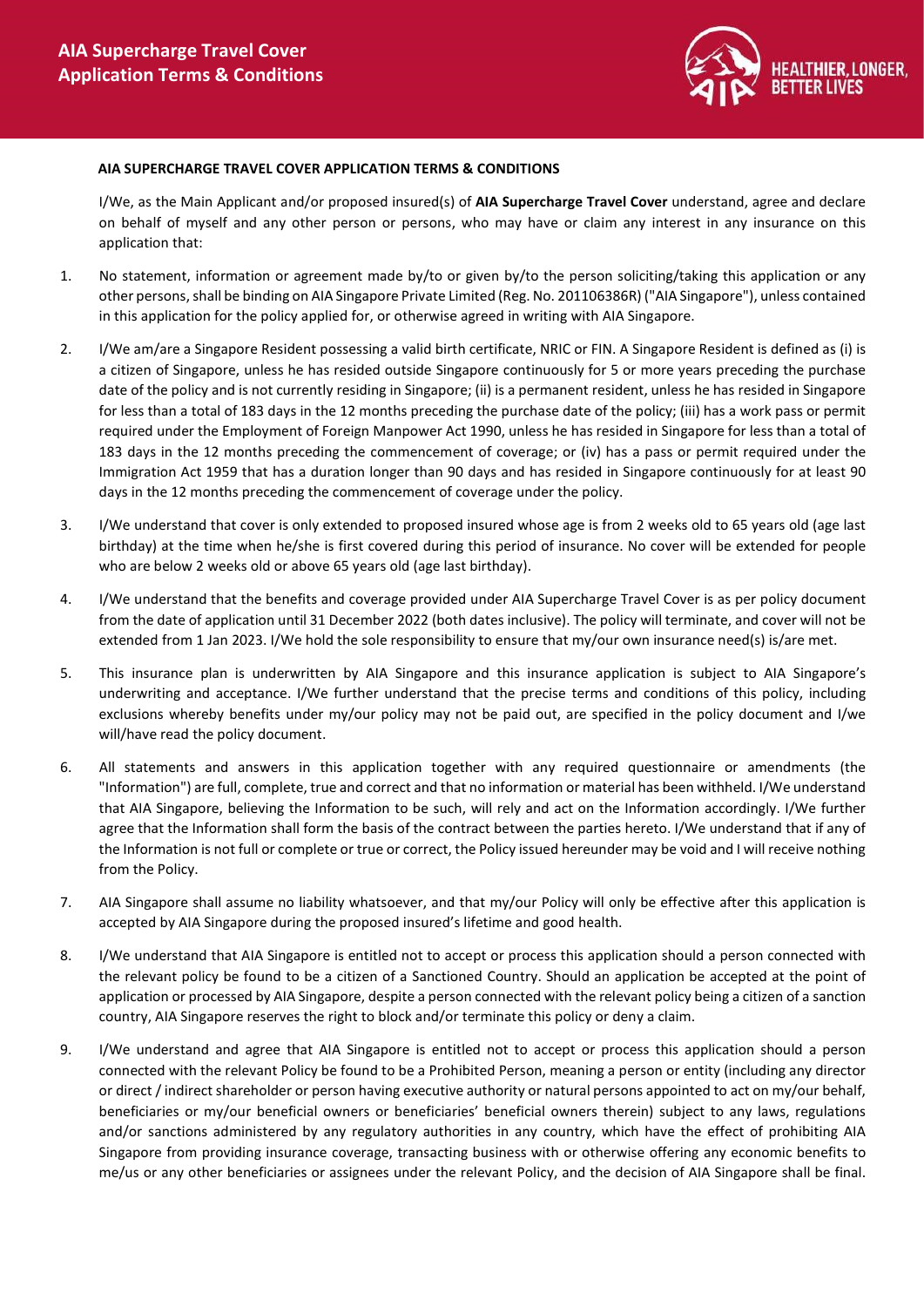

I/We further agree that in the event that AIA Singapore becomes aware subsequently that a person connected with the relevant Policy has become a Prohibited Person, AIA Singapore may block and/or terminate the relevant Policy, including but not limited to, making or receiving any payments under the relevant Policy. As an ongoing obligation, I/we will immediately inform AIA Singapore if there are any changes to the identities, status/constitution/establishment, particulars and identification documents of these persons. If an application is accepted or processed by AIA Singapore despite a person connected with the relevant Policy being a Prohibited Person, AIA Singapore shall be entitled to block and/or terminate the relevant Policy at any time, whether with effect from inception of the relevant Policy or otherwise.

- 10. All my/our declarations made and my/our statements or answers in this application and in any required medical examination, questionnaire or amendments together with the relevant Policy shall constitute the entire contract between the parties in so far as it may be relevant to the Policy or Policies I/we have requested.
- 11. Before I/we submit this application, I/we should seek advice from a qualified insurance advisor or representative if in doubt. Should I/we choose not to, I/we take sole responsibility to ensure that this product is appropriate to meet my/our financial needs and objectives.
- 12. I (the Main Applicant/Policy Owner if other than the proposed insured) am not an undischarged bankrupt and no bankruptcy application (including any statutory demand) or order has been made against me/us within the last twelve months.
- 13. I/We hereby authorise, agree and consent to:

a. any medical source, insurance office, or organisation to release to AIA Singapore, any relevant information concerning me/us at any time, irrespective of whether the proposal is accepted by AIA Singapore; and

b. AIA Singapore to release to any medical source or insurance office any relevant information concerning me/us at any time, irrespective of whether the proposal is accepted by AIA Singapore; and

c. AIA Singapore or any of its approved medical examiners or laboratories to perform the necessary medical assessment and tests to underwrite and evaluate my/our health status in relation to this application and any resulting claim; and

d. AIA Singapore, its associated persons/ organization, its and their third-party service providers and its and their representatives, whether within or outside Singapore (collectively "AIA Persons") to collect, use, disclose, store retain and/or process (collectively "Use") all personal data and information ("Personal Data") that had/has been provided to AIA Persons and/or that AIA Persons possess about me/us (whether from me/us or a third party), in the manner and for the purposes described in the AIA Personal Data Policy ("PD Policy") which is available on AIA Singapore's website, including but not limited to, processing of this Application/form and/or to provide subsequent advice or services to me/us in relation to this Application/Policy/form/AIA Vitality Programme and/or any other existing or future policy/policies/programmes that I/we may hold/participate with AIA Singapore. Without prejudice to the foregoing, I/we agree to comply with the terms of the PD Policy, including where such PD Policy is amended from time to time by AIA Singapore in accordance with its terms. Where Personal Data of another person is disclosed by me/us, I/we represent and warrant that I/we have obtained the consent of the individual concerned, except to the extent such consent is not required under relevant laws: (i) to collect such Personal Data; (ii) to disclose such Personal Data to the AIA Persons; and (iii) for the AIA Persons to Use such Personal Data in the manner and for the purposes described in the PD Policy. I/We hereby specifically waive (on our own behalf and on behalf of each such other person, and I/we represent and warrant that such other person has granted me/us authority to so waive) any right to bring a claim of any nature against any of the AIA Persons in respect of any abovementioned Use and/or any Use of Personal Data in the nature of or for any of the purposes described above or in the PD Policy. I/We hereby agree to indemnify AIA Persons for all losses and damages that AIA Persons may suffer in the event that I/we are in breach of any representation and warranty provided by me/us herein.

This authorisation shall bind my/our successors and assignees, and remains valid, notwithstanding death, irrespective whether or not my/our Application is accepted by AIA Singapore. A photocopy of this authorisation shall be effective and valid as the original.